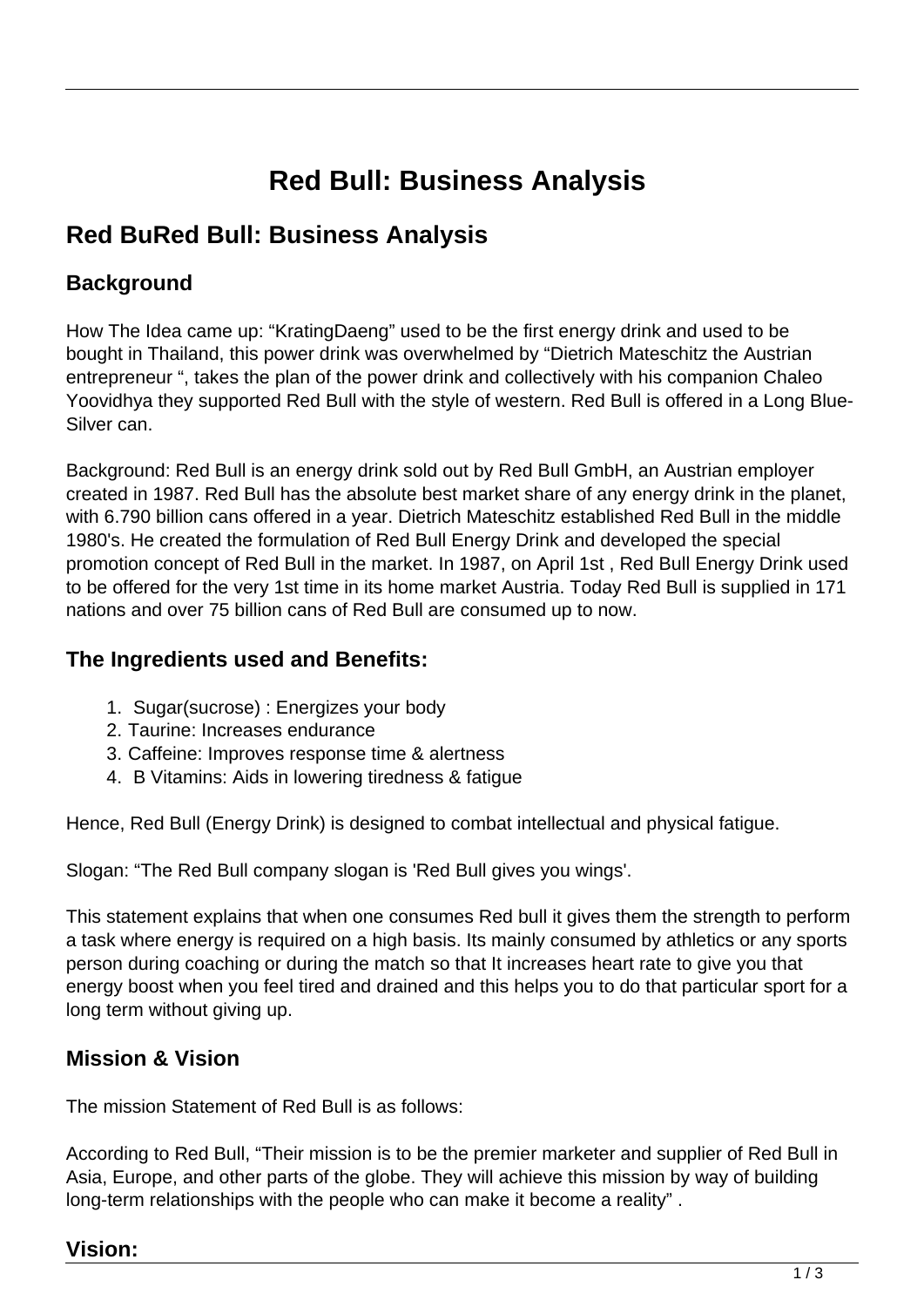The vision statement focuses on 5 elements of their business enterprise values: People, Portfolio, Partners, Profit, and Productivity.

- 1. People: Be an incredible area to work where human beings are stimulated to be the fantastic they can be.
- 2. Portfolio: Bring to the world a portfolio of first-class beverages that assume and fulfill people's desires and needs.
- 3. Partners: Nurture a prevailing community of customers and suppliers, collectively we create mutual, long-term value.
- 4. Profit: Maximize long-term return to shareowners while being conscious of our universal responsibilities.
- 5. Productivity: Be an exceedingly effective, lean, and fast-moving organization.

#### **Goals and objectives**

- 1. To prolong the presence of Red Bull amongst a growing commercial enterprise sector portions:
- 2. To flood new energy drink being competitor with Monster, Pepsi and Coca Cola :
- 3. To expand greatest piece of the universal enterprise by means of expanding the deal
- 4. Receive and access the new market area in a profitable way:

## **SWOT Analysis**

#### **Strengths:**

- 1. Strong Leadership: the business enterprise has maintained a robust world picture across the world.
- 2. Marketing Strategy: The business enterprise has been efficiently enforced via promotional things to do like sports sponsorship that brings on a robust identification of the brand and as an end result creates consumer loyalty for the brand. Moreover, advertising campaigns of Red Bull are determined to be very alluring for its customers.
- 3. Broad Geographic Presence: Red Bull has a robust geographic presence that results in a fine long-run increase even although positive markets reach maturity.

#### **Weakness:**

- 1. Changes in Consumer's Taste: There can be turndown in the company's market revenue as more shoppers have turn out to be more fitness aware and may additionally minimize the consumption of caffeine and taurine as Red Bull contents excessive amount of these two elements which can cause stroke or liver harm and this made the drink exposed to regulatory control.
- 2. The Price Of Red Bull: The drink has the higher prices than other competitors. It's expenses are above the power drink average price. As a end result customers tend to think twice at the time of purchase.
- 3. It's Category limitations: The agency has a restricted product portfolio compared to the rising quantity of competitors bringing many other flavor versions and categories.

#### **Opportunity:**